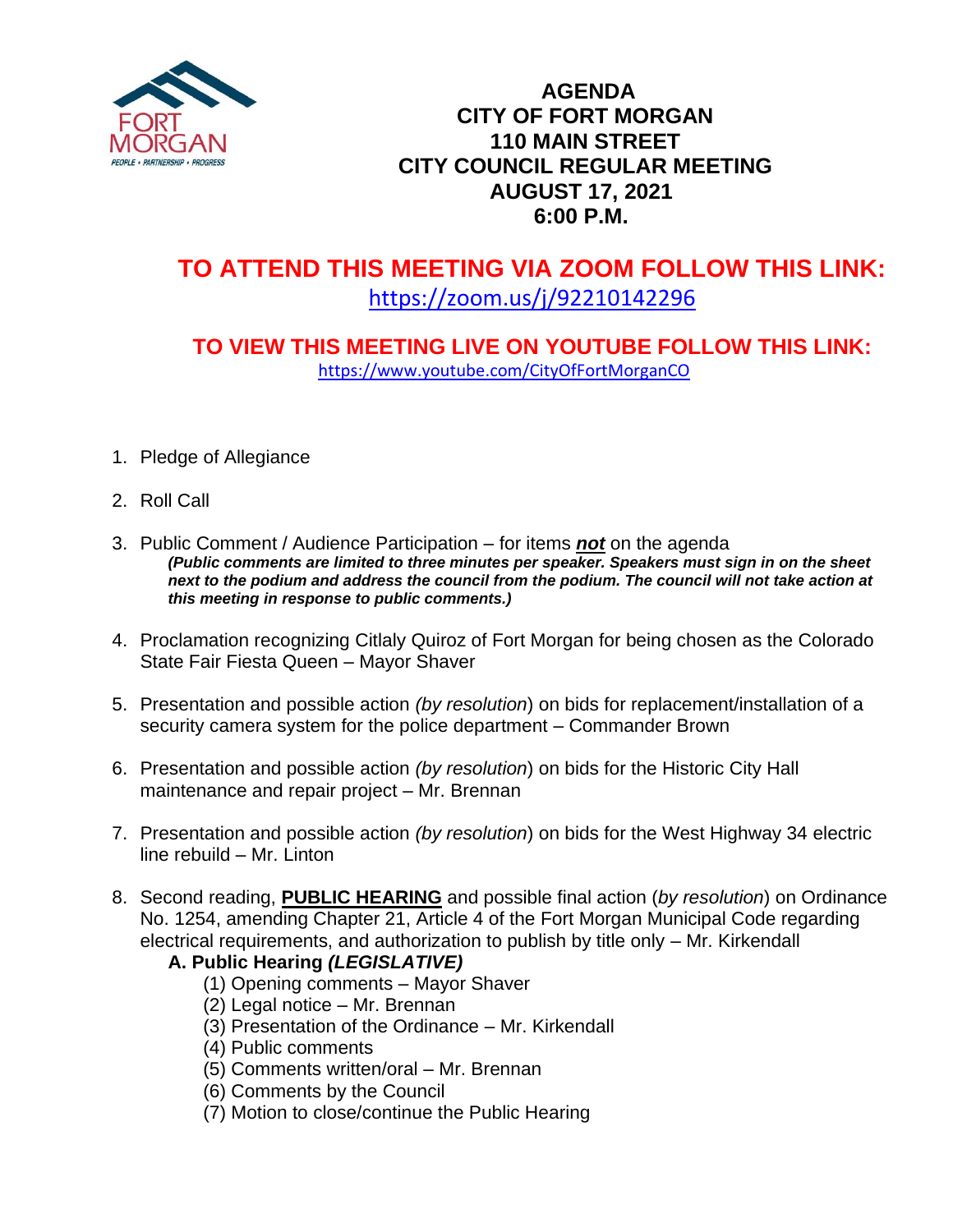#### **B. Council Action – Mr. Wilson**

*Resolution* approving second and final reading of Ordinance No. 1254, amending Chapter 21, Article 4 of the Fort Morgan Municipal Code regarding electrical requirements, and authorization to publish by title only.

9. Second reading, **PUBLIC HEARING** and possible final action (*by resolution*) on Ordinance No. 1255, to place a ballot question regarding a proposed charter change pertaining to the city procurement policy before voters in the November election, and authorization to publish by title only – Mr. Glammeyer

#### **A. Public Hearing** *(LEGISLATIVE)*

- (1) Opening comments Mayor Shaver
- (2) Legal notice Mr. Brennan
- (3) Presentation of the Ordinance Mr. Glammeyer
- (4) Public comments
- (5) Comments written/oral Mr. Brennan
- (6) Comments by the Council
- (7) Motion to close/continue the Public Hearing

#### **B. Council Action – Mr. Wilson**

*Resolution* approving second and final reading of Ordinance No. 1255, an Ordinance directing that an amendment to Article III, Section 5, Subsection (a) of the City of Fort Morgan Charter be presented to city voters at the regular election to be held on November 2, 2021, and authorization to publish by title only.

10. Second reading, **PUBLIC HEARING** and possible final action (*by resolution*) on Ordinance No. 1256, amending Chapter 10, Article 4 of the Fort Morgan Municipal Code, concerning offenses by minors and underage persons, raising the minimum age regarding tobacco products to twenty-one years, and authorization to publish by title only – Mr. Wilson

#### **A. Public Hearing** *(LEGISLATIVE)*

- (1) Opening comments Mayor Shaver
- (2) Legal notice Mr. Brennan
- (3) Presentation of the Ordinance Mr. Wilson
- (4) Public comments
- (5) Comments written/oral Mr. Brennan
- (6) Comments by the Council
- (7) Motion to close/continue the Public Hearing

#### **B. Council Action – Mr. Wilson**

*Resolution* approving second and final reading of Ordinance No. 1256, amending Chapter 10, Article 4 of the Fort Morgan Municipal Code, concerning offenses by minors and underage persons, raising the minimum age regarding tobacco products to twenty-one years, and authorization to publish by title only.

11. **2022 BUDGET CALENDAR** – Continuation of presentations of 2022 budgets for the General Fund – Mr. Glammeyer, Chief Sharp, Chief Boehm, Mr. Kirkendall, Mr. Orvis, Mr. Willis, Mr. Duke, Mr. Underwood, Ms. McCoy, Mr. Blake

#### 12. **CONSENT AGENDA (By Resolution)** – Mr. Brennan

- A. Approval of the disbursements and payroll for July
- B. Approval of the minutes of the August 3, 2021 City Council regular meeting